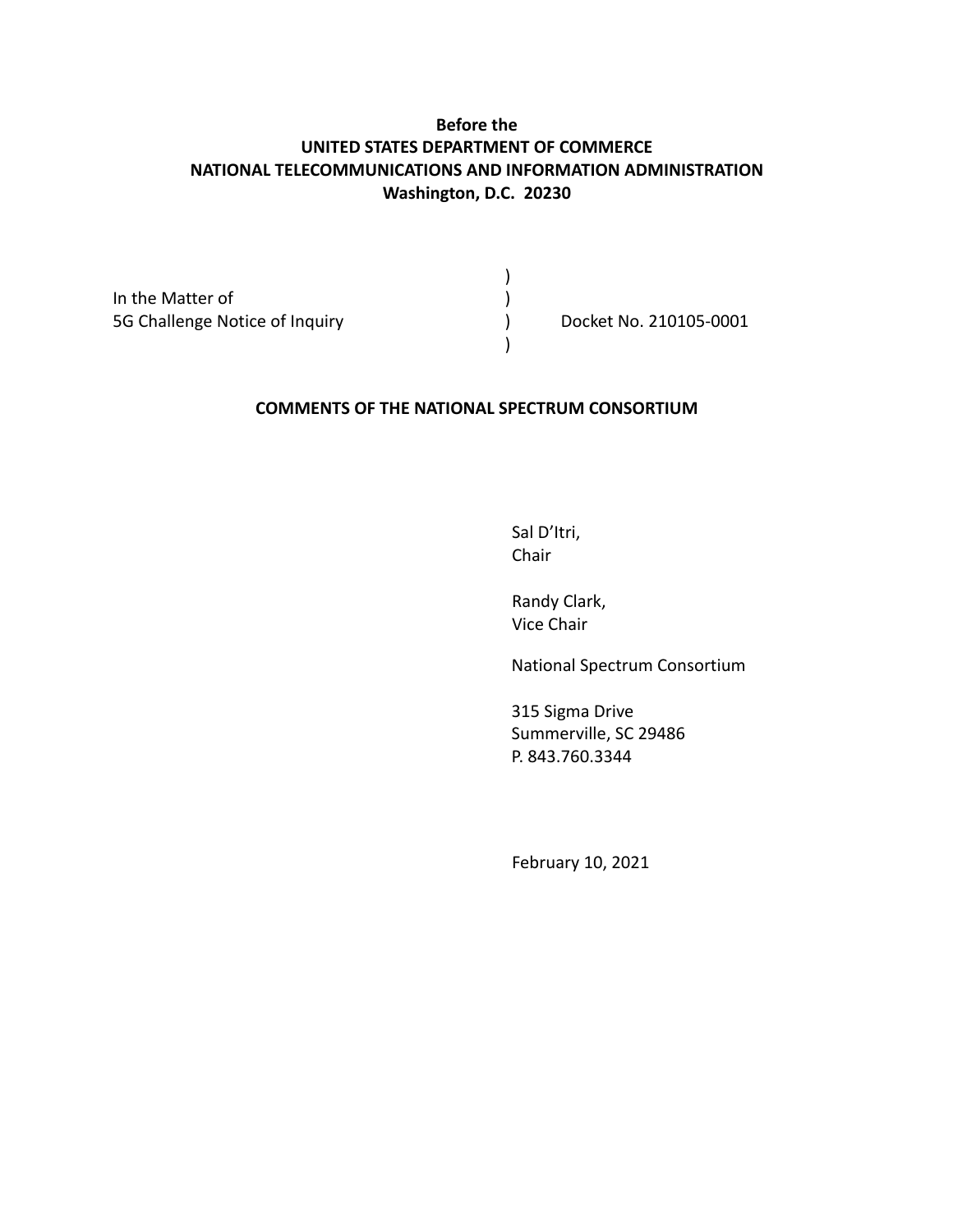# **Before the UNITED STATES DEPARTMENT OF COMMERCE NATIONAL TELECOMMUNICATIONS AND INFORMATION ADMINISTRATION Washington, D.C. 20230**

)

 $\lambda$ 

In the Matter of  $\qquad \qquad$  ) 5G Challenge Notice of Inquiry ) Docket No. 210105-0001

#### **COMMENTS OF THE NATIONAL SPECTRUM CONSORTIUM**

The National Spectrum Consortium ("NSC")<sup>1</sup> is pleased to offer, via these comments, strategies the National Telecommunications and Information Administration ("NTIA") can employ, in collaboration with the Department of Defense ("DoD") 5G Initiative, to structure a 5G Challenge that will accelerate the development of an open 5G stack ecosystem in support of Department of Defense missions.<sup>2</sup> NSC is a unique 400+ member organization that is a collaboration between the defense industry, wireless industry, academia, and government partners to accelerate research, development, and prototyping for advanced wireless technologies. NSC is actively working with government, academia and industry to solve the nation's toughest challenges related to enabling 5G and beyond, and was recently awarded a five-year, \$2.5 billion "Spectrum Forward" Other Transaction Agreement ("OTA") to continue to invest in the development of a new wave of capabilities that will once again redefine the technology landscape. NSC strongly supports NTIA's exploration of the creation of the 5G Challenge.

In these comments, NSC highlights the critical role of collaboration between the federal government, industry, and academia in facilitating the development and deployment of advanced wireless technologies, including 5G, and encourages NTIA to create a 5G Challenge that: (1) facilitates broad participation and leverages cross-functional research and development, by permitting and encouraging consortia such as NSC to participate; (2) establishes clear goals and criteria at the outset, including with respect to funding of the 5G Challenge and the technology developed by participants. Any 5G challenge should make clear the degree to which such technology will be available for dual-use purposes in order to maximize the benefit of the 5G Challenge for the U.S. Government and industry alike. Ultimately, a challenge that results in technologies and ecosystems that cross between government and industry will have a multiplying effect on the economic activity that such

<sup>1</sup> *See* https://www.nationalspectrumconsortium.org/.

 $2$  86 Fed. Reg. 1949 (Jan. 11, 2021) (the "NTIA Notice of Inquiry").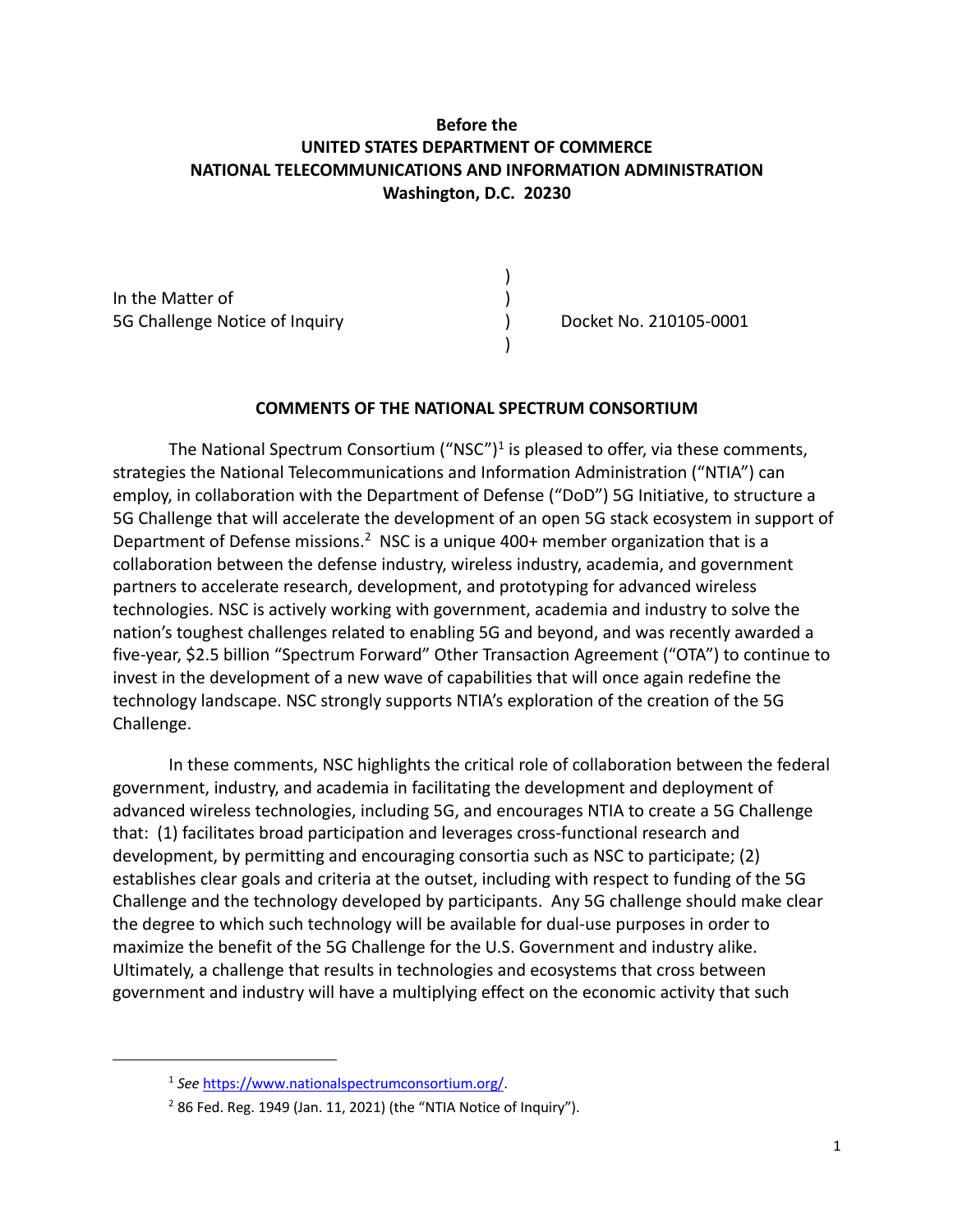technologies enable – from new research and development, to new applications, to new services and the thousands of uses they enable.

Finally, NSC appreciates NTIA's and DoD's focus on the open 5G stack and believes that government and industry collaboration can be very helpful in producing robust standards for dual use cases, including for zero trust architectures to help ensure security across both government and commercial networks. By working through collaborative organizations, like NSC, that incorporate large and small industrial players – including non-traditional contractors and our Nation's top academics in this space – NTIA can enhance the Challenge and ultimately further support a robust U.S. ecosystem for 5G and beyond.

# **I. The 5G Challenge Should Maximize Participation and Facilitate NTIA and DoD Access to NSC's Diverse and Expert Membership by Permitting Consortia to Participate.**

NTIA asks in its Notice of Inquiry how the 5G Challenge could be structured to "encourage more participation in open 5G stack development including encouraging new participants, and identify any roadblocks to broader participation."<sup>3</sup> In NSC's view, one crucial means by which the 5G Challenge could readily and effectively enable broader participation is by encouraging consortia such as NSC to participate. By doing so, NTIA and DoD could leverage the fact that these groups exist today and can efficiently bring together experts from industry and academia. Indeed, consortia such as NSC can provide evaluation of domestic suppliers of 5<sup>th</sup> and future generations of wireless communications equipment, engage with the private sector about 5G production issues, share information about systems and infrastructure, participate in standards' setting bodies, enable joint testing environments, and enable research and development in close partnership with the federal government, academia, trusted suppliers and strategic partners.

Permitting these groups to participate in the 5G Challenge would further allow for government and private sector collaboration across all stakeholders, including smaller and nontraditional contractors that are developing new technologies and creating test beds alone, or in combination with existing contractors or service providers. Collaboration among a diversity of companies, academics, and government users, has generated, and will continue to generate, fruitful innovations for 5G and beyond. Such collaboration in the context of the 5G Challenge could also potentially lead to improved interoperability among technologies, standards, industries, and use cases. $4$  By leveraging groups like NSC, NTIA would better and more efficiently leverage their expansive resources and membership.

Such an approach would also allow the 5G Challenge to take advantage of the fact that the federal government, including DoD, has a key role in the development and wide-scale

<sup>3</sup> *Id.* at 1950.

<sup>4</sup> *Id.* (seeking comment on the "incentives in open 5G stack ecosystem development that would maximize cooperation and collaboration, promote interoperability amongst varied open 5G stack components developed by different participants").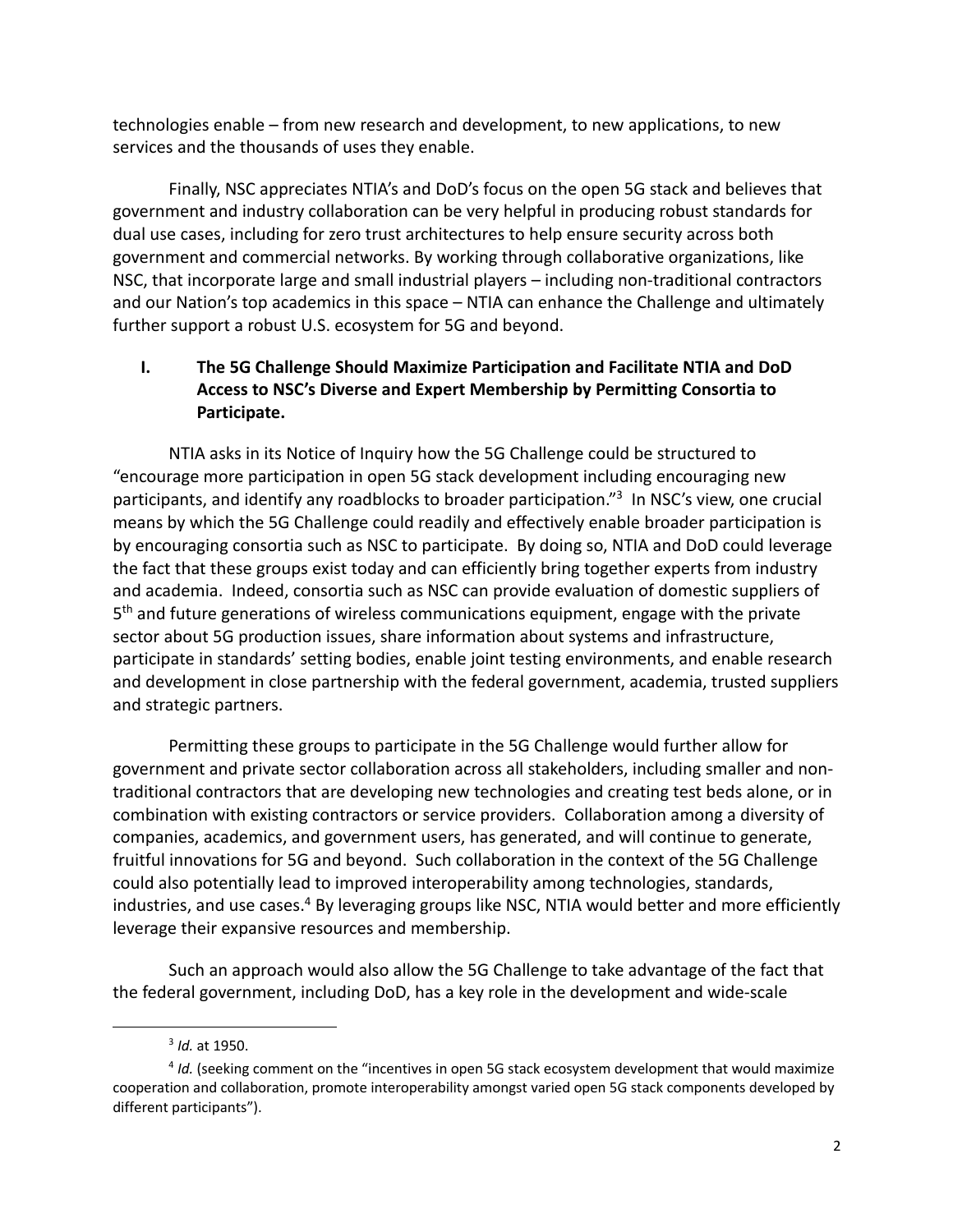adoption of next-generation wireless technologies such as 5G.<sup>5</sup> In particular, DoD has been an early adopter of 5G technology and has taken a significant leadership role in the development and deployment of such technology through its 5G Initiative and its recent award of its Spectrum Forward OTA to NSC. Spectrum Forward will facilitate a partnership between the U.S. technology and industrial base and the U.S. Government to develop dual-use technologies across a range of advanced technologies that rely upon electromagnetic spectrum, from machine learning, to autonomous navigation, to next-generation radio access networks. By permitting and encouraging consortia such as NSC to participate in the 5G Challenge, NTIA could build on this existing program to further stimulate research and development of 5G and other next-generation wireless technologies.

To that end, the below provides background on NSC and describes its ongoing critical 5G research, prototyping, and testbeds, as an illustration of the effectiveness of the consortium model and the potential impact of leveraging NSC's diverse membership and existing infrastructure for collaboration and cross-functional research and development on the breadth of participation in the 5G Challenge.

### **A. Background on NSC.**

NSC was formed in 2015 to facilitate a five-year, \$1.25 Billion, Section 815 Prototype OTA with DoD, executed through the Office of the Deputy Assistant Secretary of Defense, Emerging Capabilities and Prototyping. NSC was established as a critical source of research, development, and prototyping that leverages traditional defense contractors – and importantly non-traditional contractors – in commercial industries, plus academic leaders for world-class research institutions. It is this makeup that makes NSC incredibly unique – its 402 members represent a breadth and depth of wireless expertise across industries, academia, and non-traditional defense contracting unlike any other contracting organization in the U.S. $<sup>6</sup>$ </sup>

In December 2020, DoD awarded its five-year, \$2.5 billion Spectrum Forward OTA to NSC. Pursuant to the OTA, NSC plays an important role in the development of new wireless technologies, fostering collaboration between the government and the private sector to identify critical needs in wireless systems and services, and developing effective solutions. Indeed, NSC's mission is to foster collaboration among government, industry and academia to identify, develop, prototype and demonstrate enabling technologies that will broaden both government and commercial access to, and use of, spectrum and technologies for 5G and beyond.

The DoD is deeply involved in evaluating and researching 5G technologies through its OTA with NSC, in large part because of the vendor diversity, academic participation, and expertise within NSC's membership. NSC recognized from the beginning that leadership on advanced spectrum, radio and networking technologies, artificial intelligence, and cybersecurity is found in a variety of settings – small start-up technology companies, major

<sup>5</sup> *Id.* (asking how the 5G Challenge could be structured to "take advantage of DOD's role as an early U.S. Government adopter of 5G technology").

<sup>&</sup>lt;sup>6</sup> A full list of current NSC members is attached in Appendix A.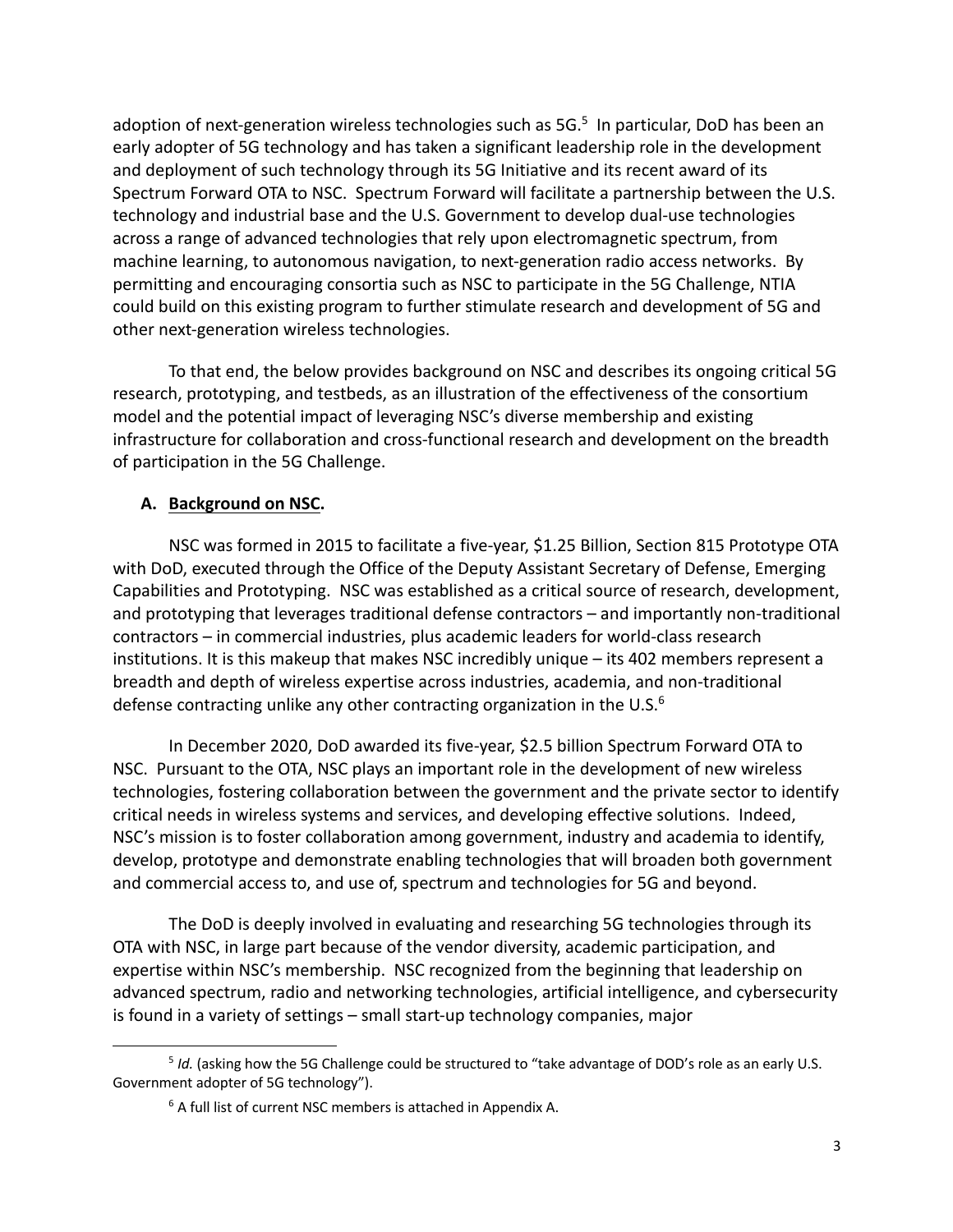telecommunications carriers and vendors, traditional government contractors, and academia. NSC members are required to be cleared through the Defense Logistics Agency Joint Certification Program, which allows members to access unclassified export controlled technical information.

Beyond its diverse vendor community, NSC resources include our Nation's leading technologists, engineers, scientists, manufacturers, and program managers from industry, academia, and government. These individuals already are working together through NSC to solve the toughest problems facing the nation with regard to 5G and future radio and network technologies, accessing scarce spectrum resources and securing our wireless networks. NSC's efforts are enabling the development and demonstration of dynamic spectrum access and sharing technologies on a timescale far more efficient than traditional approaches, facilitating early and impactful action.

Success for NSC has been driven by bringing all these diverse players together to help facilitate and accelerate technology transformation. In view of all its ongoing 5G work, its broad and diverse membership, and its research and partnerships, NSC hopes that NTIA will leverage the existence of consortia such as NSC to maximize participation in, and the success of, the 5G Challenge by permitting and encouraging such consortia to take part.

### **B. Examples of Ongoing 5G Research, Prototyping, and Testbeds.**

NSC has, to date, granted individual awards for DoD projects ranging from \$360,000 to \$60 million. Many of the 80 awarded projects<sup>7</sup> are essential to 5G success, including, just by way of example – prototyping of new radio hardware and elements of 5G testbeds, design and operation of a localized, private 5G mobile cellular network, 5G network enhancements, monitoring for spectrum coexistence and sharing, integrating network intelligence via machine learning, and advancing phased array and MIMO antenna technologies.

Through NSC, the DoD recently released the following 5G Requests for Prototype Proposals ("RPPs"), calling on NSC members to develop technology related to dynamic spectrum sharing that is critical for 5G, at testbeds established at Hill Air Force Base and a Utah Test and Training Range:

- NSC-20-2070 5G Prototype Testbed to design, construct and operate a localized, private full scale 5G mobile cellular network in order to evaluate the impact of the 5G network on airborne radio systems.
- NSC-20-2080 5G Prototype Enhancements specifically to enhance dynamic spectrum sharing and spectrum co-existence capabilities.

<sup>7</sup> *See, National Spectrum Consortium, Project Awards, available at https://www.nationalspectrumconsortium.org/project-awards/.*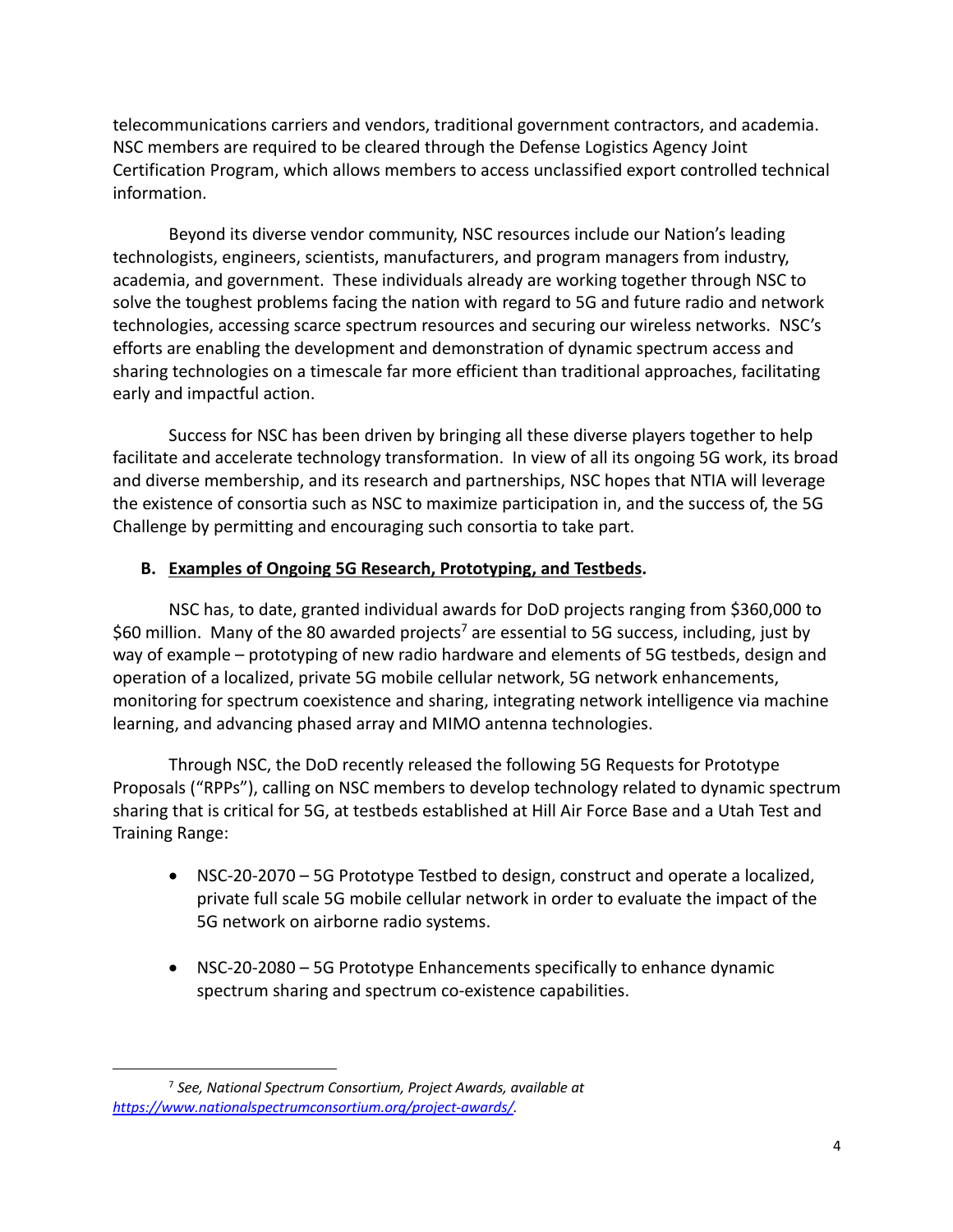• NSC-20-2090 – 5G Prototype Applications to design, construct and deploy a Spectrum Coexistence and Sharing (SCS) system to identify and demonstrate deployable SCS.

In addition, in 2020, through NSC, DoD issued two 5G Smart Warehouse RPPs for technology development at the Marine Corps Logistics Base in Albany, Georgia and Naval Base San Diego, and a third RPP for Augmented Reality/Virtual Reality prototypes at Joint Base Lewis-McChord in Washington state. All NSC members in good standing are permitted to submit proposals in response to RPPs, and there is broad participation across the membership.

As illustrated above, NSC's consortium model and diverse membership offer NTIA and DoD a ready structure that fosters and promotes federal/non-federal research on 5G, affords access to the Nation's top scientists, provides valuable research results, and provides avenues and diverse partners for the research and development activities that will ensure a successful 5G Challenge.

# **II. NTIA Should Clearly Articulate the Goals, Criteria, Funding Amounts and Mechanisms, and Availability of Developed Technology for Dual-Use Purposes at the Outset of the 5G Challenge.**

NTIA can also encourage broad participation in the 5G Challenge by establishing and clearly articulating the parameters of the Challenge at the outset, so that all stakeholders and prospective participants have a common understanding and can prepare proposals and conduct their research and development accordingly.

First, NTIA should develop and provide to all prospective participants a well-defined set of goals and priorities for the Challenge, including with respect to the portions of the open 5G stack that are of particular interest or concern to NTIA and DoD, the importance of interoperable solutions, or the like. Specifically, this set of goals and priorities should clearly state of the areas of development within the open 5G stack that are to be the focus of the Challenge, including software, hardware, system architecture, interoperability, standards, and security. Providing such clarity will enable all possible participants to appropriately align their capabilities with the goals of the Challenge. By contrast, without a clear articulation of the goals in advance of the submission of proposals, the Challenge would be unlikely to generate proposals sufficiently targeted at the issues of concern to NTIA and DoD, and thus would likely fail to maximize the potential benefit of the Challenge to government and industry stakeholders alike.

Second, NTIA should state clearly the criteria by which proposals will be judged and selected, as well as the criteria by which any ongoing judging will occur. This information should also provide clarity as to how technology developed in the context of the 5G Challenge will be used and funded. Such clarity will allow prospective participants to appropriately develop and submit proposals that are consistent both with the goals of the Challenge and the criteria by which participants will be selected, and to design projects whose scope is consistent with the Challenge funding amounts and mechanisms. To further facilitate the broadest possible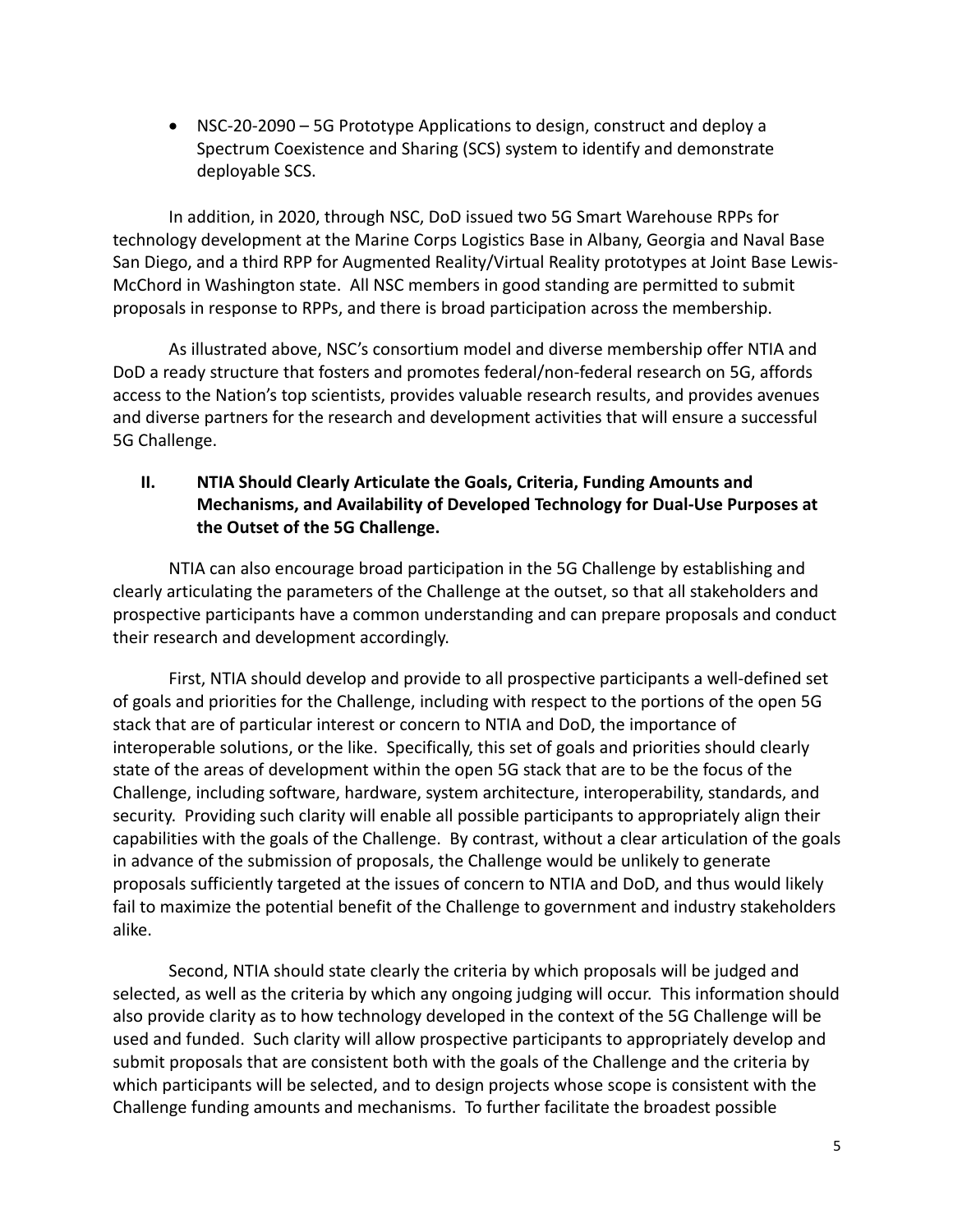participation, NSC encourages NTIA and DoD to ensure robust funding for Challenge participants, which will enable a larger universe of prospective participants—including smaller and start-up ventures, as well as academic institutions—to develop and submit proposals that aim to satisfy the goals of the Challenge.

Third, NTIA should strongly consider that the technology developed in the context of the Challenge should be available for commercial licensing upon the conclusion of the Challenge, for use by government and industry broadly. Specifically, NTIA should seek to ensure, through its parameters for the Challenge and the selection criteria, that any standards and technology developed during the Challenge are not bespoke, use-case-specific solutions targeted at solely a DoD or federal government need. Such an outcome would significantly inhibit adoption of any such standards or technology, and instead would only exacerbate the problem NTIA has correctly identified with respect to the fact that "different open 5G stack organizations are focused on different portions of the stack, with no clear division among the multiple implementations currently available . . . the various implementations are often created with the intention to be used with code sourced from a single organization, where interoperability among the community's implementations is not guaranteed."8

The development of such bespoke standards and technology through the Challenge would also greatly limit their dual-use potential, to the detriment of both federal government users and industry writ large.<sup>9</sup> This is particularly true for zero trust architectures, which NTIA and DoD could help stimulate by supporting the implementation of such architectures in federal and non-federal technologies, systems, and standards. Indeed, 5G technologies hold particular promise for dual-use applications. Although the goals for government use of 5G and commercial use of 5G do not always align, such alignment of goals is not essential. By design, 5G technologies can meet myriad commercial and federal goals and use cases, without significant modification.<sup>10</sup> Commercially, 5G technologies can enable fixed and mobile services, the Internet-of-things, vehicle communications, smart grid, and countless other services. By nature, these technologies can serve similar purposes to meet federal needs. These technologies are fundamentally focused on providing wireless connectivity for any application, with any bandwidth requirement, and any quality of service demands. NTIA should therefore ensure that its parameters for the use of technologies developed during the Challenge promote the development of these dual-use technologies, which will intrinsically lead to improved capabilities and utilities for 5G across both commercial and government uses, and will accelerate development of 5G and future wireless technologies for our nation.

<sup>8</sup> NTIA Notice of Inquiry at 1950.

<sup>&</sup>lt;sup>9</sup> *Id.* (asking how the Challenge could be structured to "provide dual benefit to both the Government and the open 5G stack market").

 $10$  As NTIA is aware, 5G differs in character significantly from prior networking technologies due to its ambitious reach into societal and economic spheres well-beyond mere network provisioning and attendant services by an operator. However, the advent of 5G networks and technologies, combined with increased intensity of spectrum sharing between federal and non-federal users, has changed this paradigm to the benefit of both federal agencies and the commercial sector.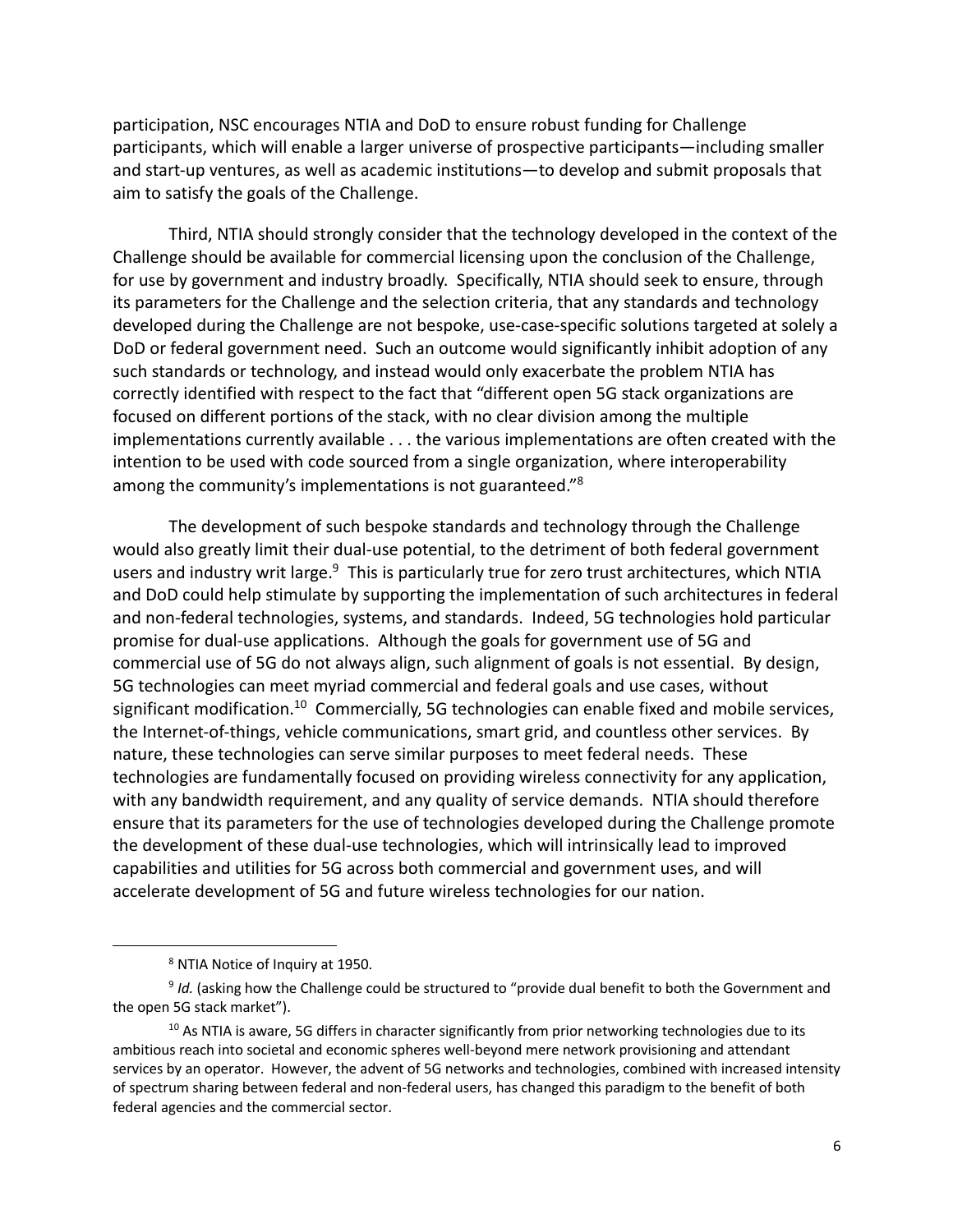#### **III. Conclusion.**

NSC strongly supports NTIA's exploration of the creation of a 5G Challenge, and encourages NTIA to act expeditiously to establish and commence the Challenge. For the foregoing reasons, NSC urges NTIA to: (1) permit and encourage consortia and other formal or informal groups to participate in the Challenge, to best leverage their expertise and existing infrastructure for cross-functional collaboration and development; and (2) clearly articulate the parameters for the Challenge, particularly with respect to goals and priorities, criteria for selection of proposals, and funding and use of technologies developed during the Challenge, to enhance participation and ensure that proposals are appropriately designed and scoped. By taking these steps, NTIA will encourage broad participation in the Challenge and maximize its potential to facilitate the development of robust, scaled, secure open 5G stack solutions that inure to the benefit of all U.S. 5G stakeholders, including both the federal government and industry.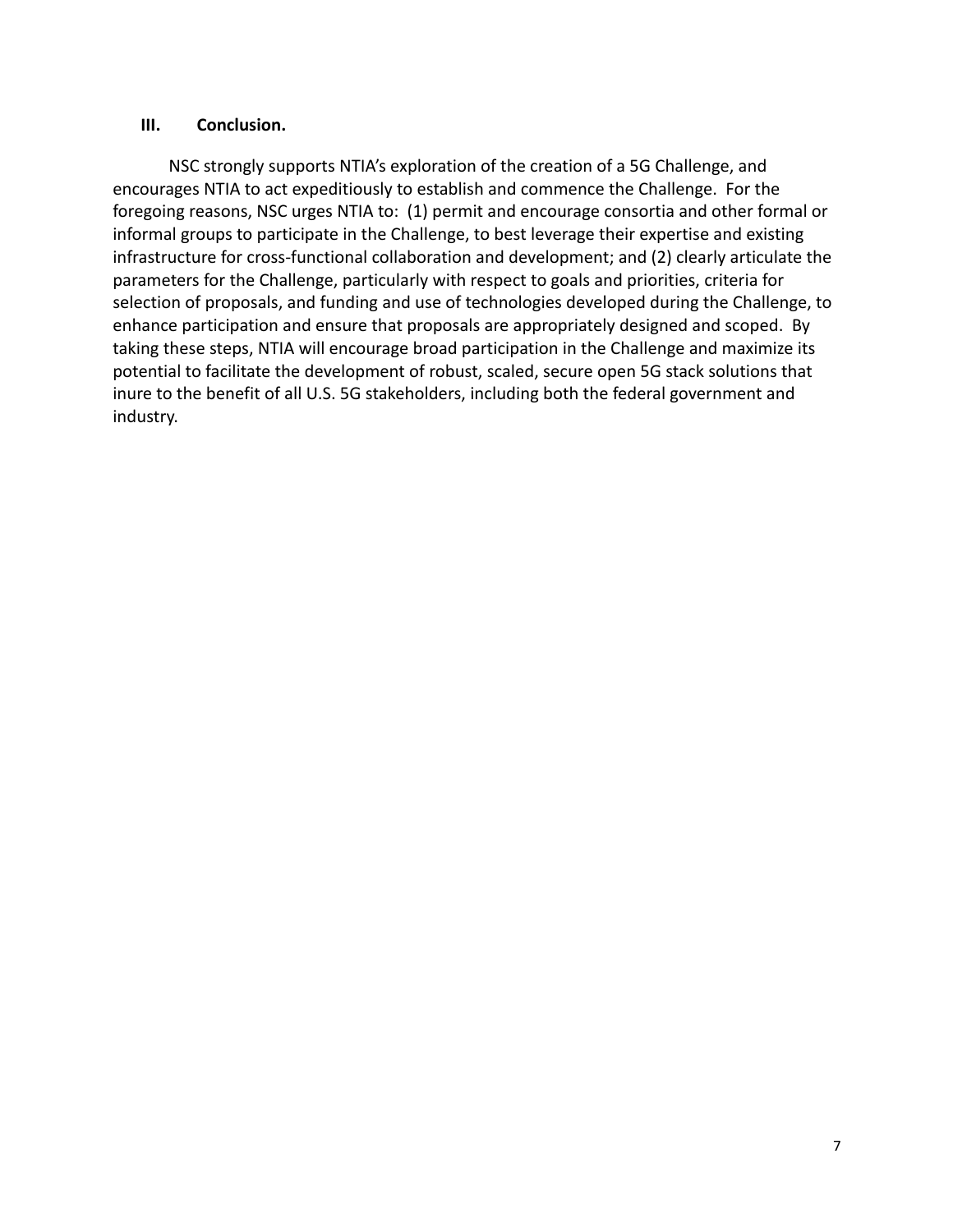#### **Appendix A: List of Current Active NSC Members**

1901 Group, LLC Aarna Networks, Inc. AASKI Technology, Inc. Abside Networks, Inc. Accenture Federal Services LLC Adjacent Link LLC Advanced Ground Information Systems, Inc. AECOM Management Services Aeronix, Inc. Aerospace Corporation, The Aether Argus Inc AiRANACULUS Alion Science and Technology Corporation All Purpose Networks LLC American Systems Corporation ANDRO Computational Solutions, LLC Anokiwave, Inc. Anritsu Company Ansys, Inc. Antenna Research Associates, Incorporated AnTrust Aperio Global, LLC Applied Technology Associates Aqsacom Incorporated Arizona State University Aspen Consulting Group Associated Universities, Inc. Astrapi Corporation AT&T Corp. AT&T Government Solutions, Inc ATDI Government Services, LLC Athena Technologies, LLC Augmntr, Inc. Augustine Consulting, Inc. (ACI) AuresTech Inc. AVANTech Inc AVT Simulation Axellio Inc. BAE Systems Ball Aerospace & Technologies Corp BANC3, Inc Baylor University Bear Systems Beartooth Radio,Inc. Beatty and Company Computing Inc. BlackHorse Solutions Incorporated Blackwatch International Blue Danube Systems, Inc. Boeing Company Boonton Electronics, A Wireless Telecom Group Company Booz Allen Hamilton Inc. Bridge 12 Technologies BridgeSat Inc. Brigham Young University

Cambium Networks, Inc Capraro Technologies, Inc. Catholic University of America, The CellAntenna Corporation Celona Inc CesiumAstro CGI Federal Inc. Charles Stark Draper Laboratory, Inc., The Chesapeake Technology International Corporation Ciena Government Solutions, Inc. CIPHIR-TM, LLC Cirrus360 LLC Cisco Systems, Inc. Cobalt Solutions Inc. Cobham Advanced Electronic Solutions Cohere Technologies, Inc. Cole Engineering Services, Inc. (CESI) Collins Aerospace Colorado Engineering Inc. Colorado Engineering, Inc. Columbia University CommScope Comsearch ComSovereign Corp. Comtech Mobile Datacom Corporation Concurrent Technologies Corporation Conductive Composites Company Connected Devices Consolidated Resource Imaging LLC (CRI) Corner Alliance, Inc. Corning Specialty Materials Corvus Consulting, LLC Creative Digital Systems Integration, Inc. CRFS Inc. CTIA - The Wireless Association Cubic Defense Applications, Inc. Cybernet Systems Corporation DEEPSIG Inc. Dell Federal Systems L.P. Deloitte Consulting, LLP Device Solutions Inc Digital Global Systems, Inc DTC Communications, Inc. Dualos, LLC Dynetics, Inc. EFW, Inc. Eigen Wireless Electronic Design and Development Corp (ED2) Emerging Technology Ventures Inc. Enveil, Inc. EPIC Scientific Epiq Solutions EpiSys Science, Inc. Epsilon Systems Solutions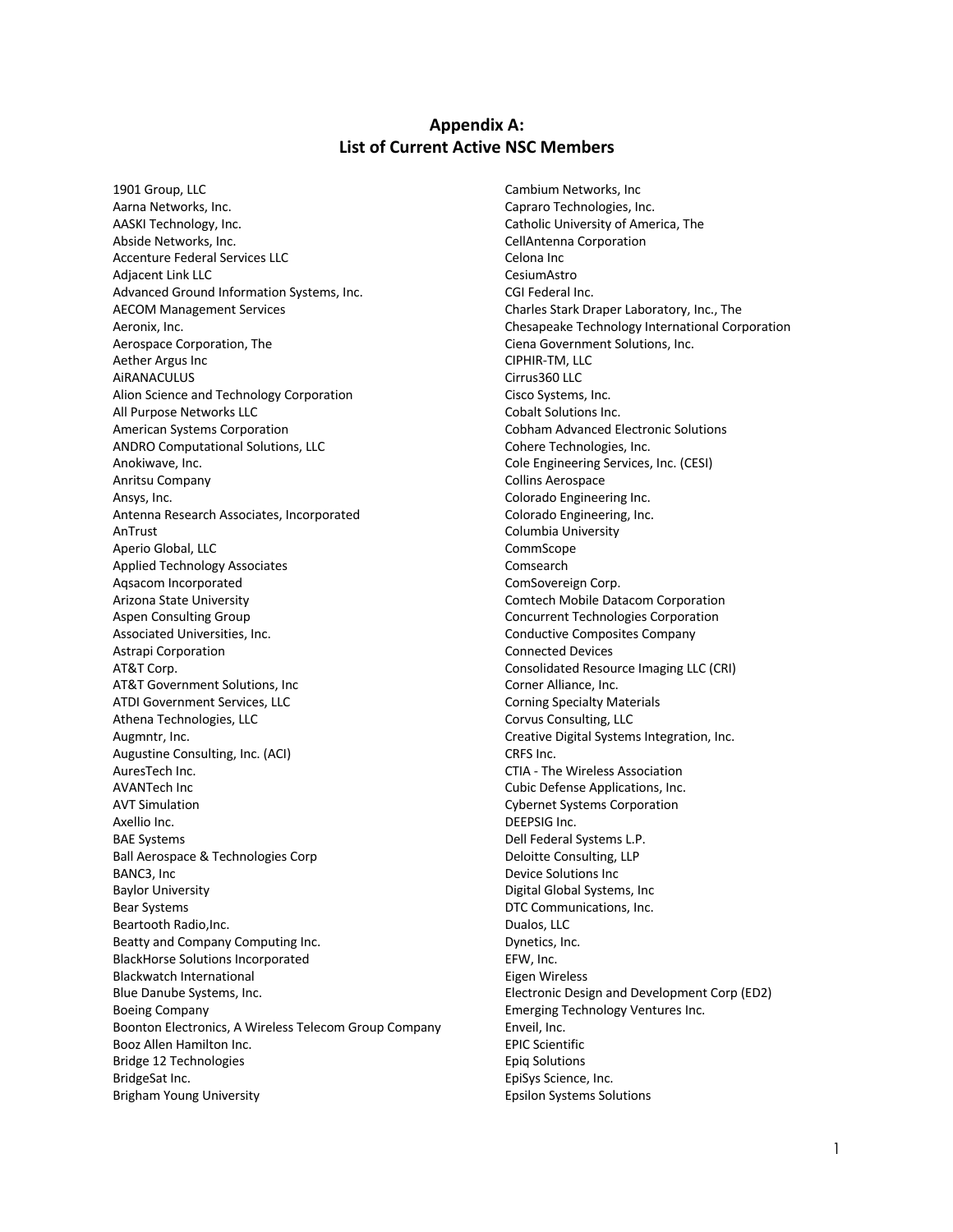Erebus Solutions Inc. Ericsson, Inc. Eridan Communications, Inc. eSimplicity, Inc. EWA Government Systems Inc. Ewing Engineered Solutions Expression Networks LLC Federal Data Systems LLC (FEDDATA) Federated Wireless Fenix Group, Inc. Florida Atlantic University Freedom Technologies, Inc. Frequency Electronics, Inc Garou Inc. GATR Technologies GBL Systems Corporation GE Research General Dynamics Information Technology, Inc. General Dynamics Mission Systems, Inc. (GDMS) GenOne Technologies LLC GenXComm, Inc. Geon Technologies, LLC George Mason University Georgia Tech Applied Research Corporation GIRD Systems Inc. Global Technical Systems Gonzaga University GPS Source, Inc. Granite Telecommunications GreenSight Agronomics, Inc. Hanwha International LLC Harris Corporation Harris Corporation RF Communications Division HawkEye 360, Inc. Herrick Technology Laboratories, Inc Herrick Technology Laboratories, Inc. Hewlett Packard Enterprise Company (HP) Honeywell International, Inc. HRL Laboratories, LLC Huckworthy LLC Hughes Network Systems, LLC IAI, LLC IERUS Technologies, Inc. IJK Controls LLC IMSAR LLC InCadence Strategic Solutions Indiana Microelectronics, LLC Innovative Power LLC Institute for Building Technology and Safety (IBTS) Integration Innovation Inc. (i3) Intel Federal LLC Intelligent Automation, Inc. Intelligent Fusion Technology, Inc. Intelsat General Communications LLC InterDigital Communications Intuitive Research and Technology Corporation IOMAXIS, LLC iPosi Inc.

Iron Bow Technologies, LLC IT Consulting Partners, LLC (ITC) **ITAMCO** Jacobs Technology James River Design & MFG LLC Janus Communications JANUS Research Group, LLC JC3 LLC John Mezzalingua Associates, LLC Johns Hopkins University Applied Physics Laboratory Kenjya-Trusant Group, The Key Bridge Wireless Keysight Technologies, Inc KinetX, Inc. Knowledge Based Systems, Inc Knowledge Management Inc. KPMG LLP Kumu Networks L3 Communications L3 Communications Systems East L3 Communications Systems West L3 Communications Telemetry West Laulima Systems Leidos, Inc. LGS Innovations (CACI) LinQuest Corporation LocatorX, Inc. Lockheed Martin Corporation Logistics Management Institute (LMI) LS telcom Inc. M2 Technology, Inc. Mantech Advanced Systems International Incorporated Mavenir Systems, Inc. MaXentric Technologies, LLC McKean Defense Group MegaWave Mercury Systems, Inc. Metamagnetics Inc. MicroHealth, LLC Micron Technology Inc. Microsoft Corporation Mimyr, LLC Mississippi State University MixComm, Inc. Mobilestack, Inc. Motorola Solutions, Inc. National Instruments Corporation NEC Corporation of America NetApp, Inc. NetObjex Inc NetScout Systems, Inc. New Mexico State University NewEdge Signal Solutions LLC Nexagen Networks Inc NextGen Federal Systems, LLC Nokia of America Corporation North Carolina State University Northeast Information Discovery, LLC (NEID)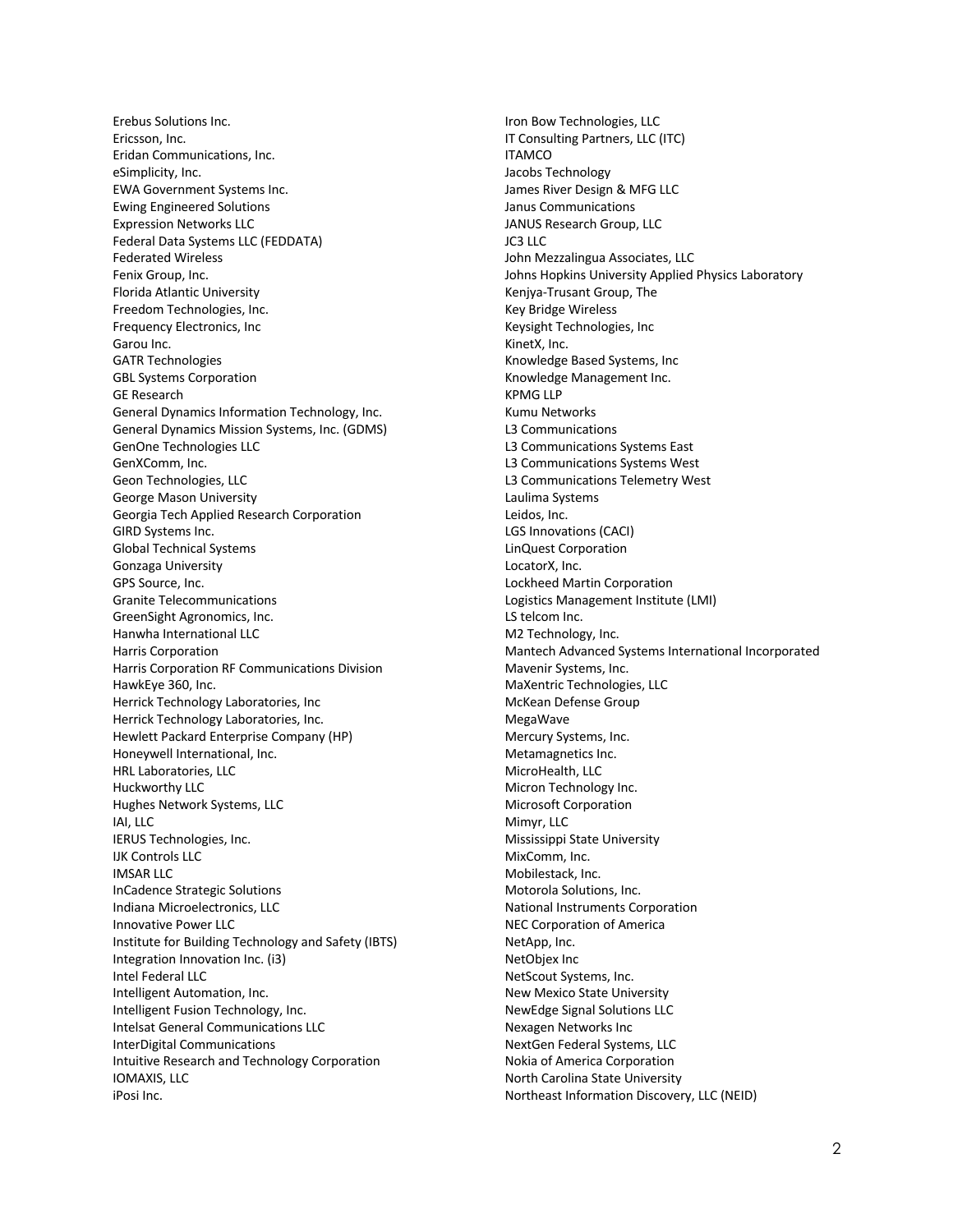Northeastern University Northern Arizona University Northrop Grumman Systems Corporation, Electronic Systems NorthWest Research Associates, Inc. Novaa Ltd Novowi LLC NTS Technical Systems Numerati Partners, LLC Nuvotronics, Inc. NVIDIA Corporation NxGen Partners Manager, LLC Oceus Networks Inc. Old Dominion University Research Foundation **Omnispace** Opex Systems LLC ORSA Technologies, LLC OST, Inc. Otava, Inc. Pacific Antenna Systems LLC Pacific Star Communications, Inc. PAE Applied Technologies Palo Alto Networks Public Sector, LLC Parallel Wireless, Inc. Parry Labs, LLC Parsons Government Services, Inc. PathFinder Digital LLC Pathfinder Wireless Corp. Paul Christoforou dba Lociva Peraton, Inc. Peregrine Technical Solutions, LLC Persistent Systems, LLC Perspecta Labs Phase Sensitive Innovations, Inc. Photonic Systems, Inc. Physical Optics Corporation Pi Radio Inc. Pinnacle Solutions, Inc. PlusN, LLC Pn Automation, Inc. Polaris Alpha Advanced Systems, Inc. Power Fingerprinting Inc. Purdue University Q Networks, LLC QinetiQ, Inc. Qorvo Texas, LLC QRC Technologies Quantum Dimension, Inc. Qubitekk, Inc. Qwest Government Services, Inc. dba CenturyLink QGS Radiance Technologies, Inc. Rajant Corporation Rakuten USA, Inc. RAM Laboratories, Inc. Rampart Communications, Inc. Raven Wireless, LLC Ravenswood Solutions Raytheon Company

RDA Technical Services (Robert Doto Associates, LLC) Red Hat Professional Consulting, Inc. ReFirm Labs, Inc. Resonant Sciences LLC Rivada Networks LLC Riverside Research Institute RKF Engineering Solutions, LLC Roberson and Associates LLC. Rodriguez, Jonathan Rohde & Schwarz USA, Inc. RT Logic RunSafe Security, Inc. Rutgers, The State University of New Jersey S2 Corporation SA Photonics, Inc. Sabre Systems, Inc. Samsung Research America, Inc. Science Applications International Corporation (SAIC) Scientific Research Corporation SecureG, Inc Selex Galileo Inc Sentar, Inc. Sentrana Shared Spectrum Company Shipcom Federal Solutions, LLC Siemens Industry Software, Inc Sierra Nevada Corporation Signal Hound, Inc. Signal Point Systems, Inc. Signal Processing Technologies, Inc. Silvus Technologies, Inc. Simba Chain, Inc. Skylark Wireless, LLC Social Mobile SOLUTE, Inc. Southern Methodist University Southern Research Southwest Research Institute Space Exploration Technologies Corp Spectral Labs Incorporated Spectrum Bullpen, LLC Spirent Communications, Inc. Sprint Solutions, Inc. SRC Inc. SRI International SSC Innovations Starry, Inc. Stevens Institute of Technology Strategic Data Systems, Inc. Stratom, Inc. Summation Research, Inc. Syncopated Engineering Inc Synoptic Engineering, LLC Systems & Technology Research, LLC T-Mobile T2S, LLC Technology Service Corporation Technology Service Corporation (TSC)